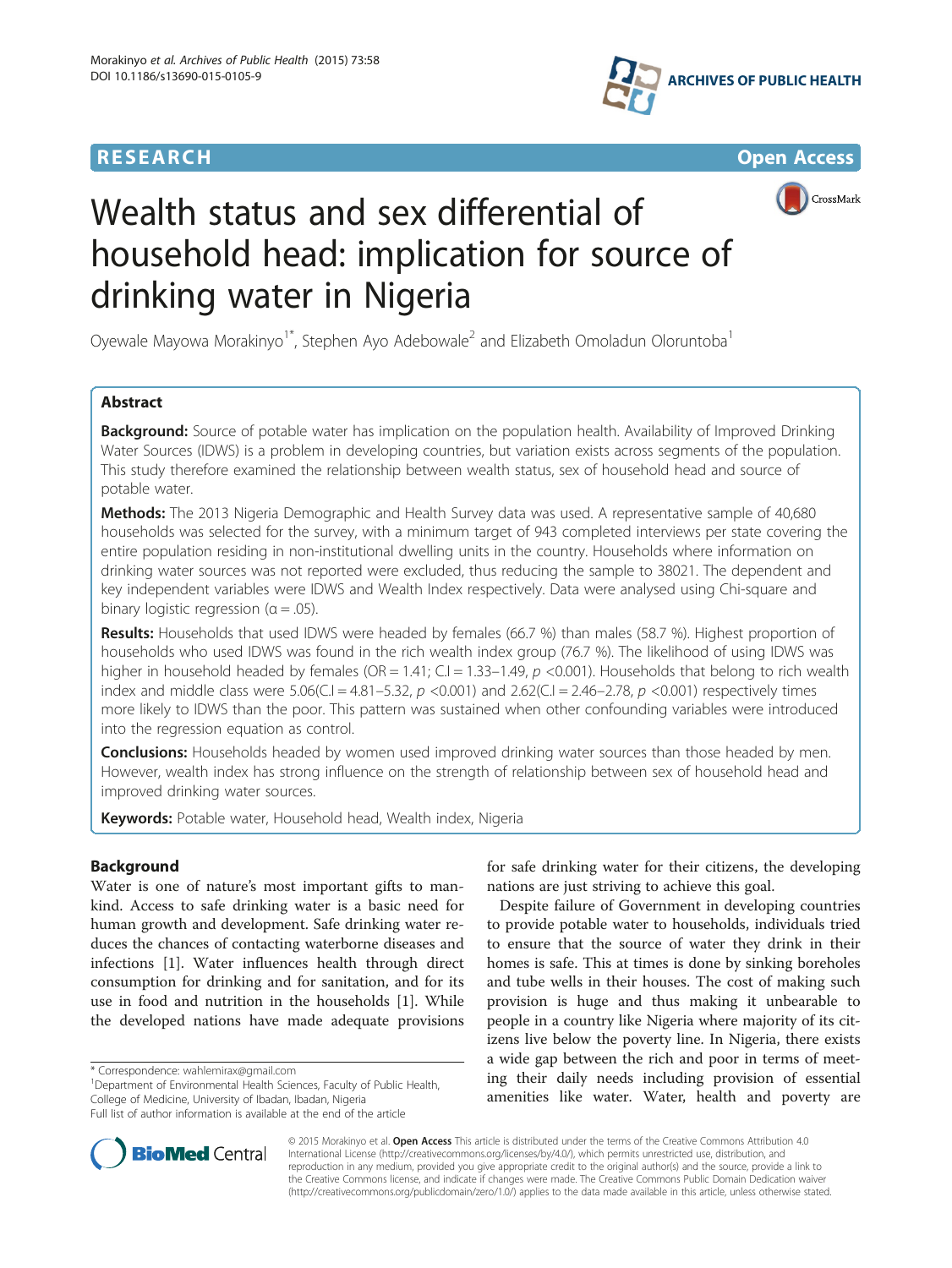closely linked to each other. Health and poverty have twoway relationship: good health brings prosperity, and prosperity brings improvements in health; or conversely poor health may create and perpetuate poverty and poverty may lead to poor health. Poverty is now recognised as lack of access to different livelihood capitals, such as water [\[2](#page-7-0)].

However, the sex of the household head can make a difference in the provision of safe drinking water. In Nigeria context, the culture demands that men should be the head of household except few situations where women may take up such responsibility. Sex of the head of the household plays a role among the determinants of household choice of water source. Evidence has shown that male-headed households are less likely to choose an improved source than do female-headed households [[3\]](#page-7-0).

The human right to water entitles everyone to sufficient, safe, acceptable, physically accessible and affordable water for personal and domestic uses [[4\]](#page-7-0). Though essential for human life, more than 1 billion people in the world do not have access to safe drinking water. In developing countries, contaminated drinking water is a major health hazard [[4\]](#page-7-0) and water-related diseases are a significant contributor to the global burden of illnesses. The common diseases here are waterborne: 1.8 million people die every year from waterborne diseases like cholera [\[5\]](#page-7-0). Furthermore, 21 % of infant mortality in developing countries is caused by diarrhoeal diseases [\[2](#page-7-0)]. Moreover, 88 % of the cases of diarrhoeal disease are attributed to unsafe water supply, inadequate sanitation and hygiene [\[2](#page-7-0)]. In recent years, access to safe and reliable water supplies has received increased attention around the world. At the United Nations Millennium Summit in 2000 and subsequently at the Johannesburg Earth Summit in 2002, world leaders agreed to a set of time-bound and measurable development targets widely known as the Millennium Development Goals for 2015 which include a commitment to halve the proportion of people without access to safe drinking water [[6\]](#page-7-0).

According to the United Nations Development Program [[7\]](#page-7-0), nearly one-sixth of the world's population obtains drinking water from unimproved sources, and in many developing areas, progress in expanding clean water coverage is modest. From a total access of 77 % in 1990, today, the World population's access to improved water has increased to 87 % [\[8](#page-7-0)]. However, in Nigeria, only 58 % access to improved water is currently recorded [[8\]](#page-7-0). This represents a slight growth in access from 1990 when the proportion was 47 % [\[8\]](#page-7-0).

The household-headship approach in the studies of gender inequalities and poverty resulted from the fact that the household has been the unit of analysis for studying poverty and female headship was the only gendertransparent factor in this approach. Even though femaleheaded households are a relatively small proportion of households, evidence shows that in the last 20 years, their share in the total is increasing in most regions of the world [[9](#page-7-0)]. The fact that male-headed households are predominantly more financially secured does not mean that they have more access to improved drinking water than femaleheaded households. This depends on how preferences and priorities between these two households may differ.

Household wealth plays significant role in demand for drinking water quality and access to potable water [\[10](#page-7-0)]. Bosch et al. [\[11](#page-7-0)] stated that fewer poor households are connected to water networks and many poor households have access to lower-quality services than non-poor households. Micro studies in urban areas globally show that the urban poor are disproportionately underserved in the distribution of public utility, and hence consume poor quality and little water [[12\]](#page-7-0). Being deprived of clean water might be derived from being "income poor" due to lack of clean water. In regions where water supply is adequate and reliable, people's income may be an important determinant of the source of drinking water [\[13](#page-7-0)].

Globally, the aphorism that "water is life" incontestably rings true. But for the large percentage of Nigerians who lack access to potable water, the resource could be said to be a harbinger of diseases, ill-health and, ultimately, death. It should not be so in a country that has vast freshwater resources and huge public revenues to provide quality water for its citizens. On a daily basis, many Nigerians engage in an unending struggle to get water for hydration, sanitation and hygiene. It is really a vicious cycle. Many of them trek several kilometres to get any form of water at all. Although its purity cannot be guaranteed, sachet water – or "Pure Water" in local parlance – has become a way of life for many Nigerians.

The conceptualisation of the study was based on backdrop of limited research evidence on the relationship between gender of household heads, wealth and sources of drinking water in Nigeria. This study was therefore designed to examine the role of poverty in the gender of household heads and the choice of sources of potable water supply in Nigeria.

# Methods

# Study area

The 2006 Population and Housing Census reported Nigeria's population to be 140,431,790, with a national growth rate estimated at 3.2% per annum. With this population, Nigeria is the most populous nation in Africa, as noted, and the seventh most populous in the world. The three major ethnic groups in Nigeria are; Hausa, Yoruba, and Igbo. Presently, Nigeria is made up of 36 states and a Federal Capital Territory, grouped into six geopolitical zones: North Central, North East, North West, South East, South South and South West. There are 774 constitutionally recognised Local Government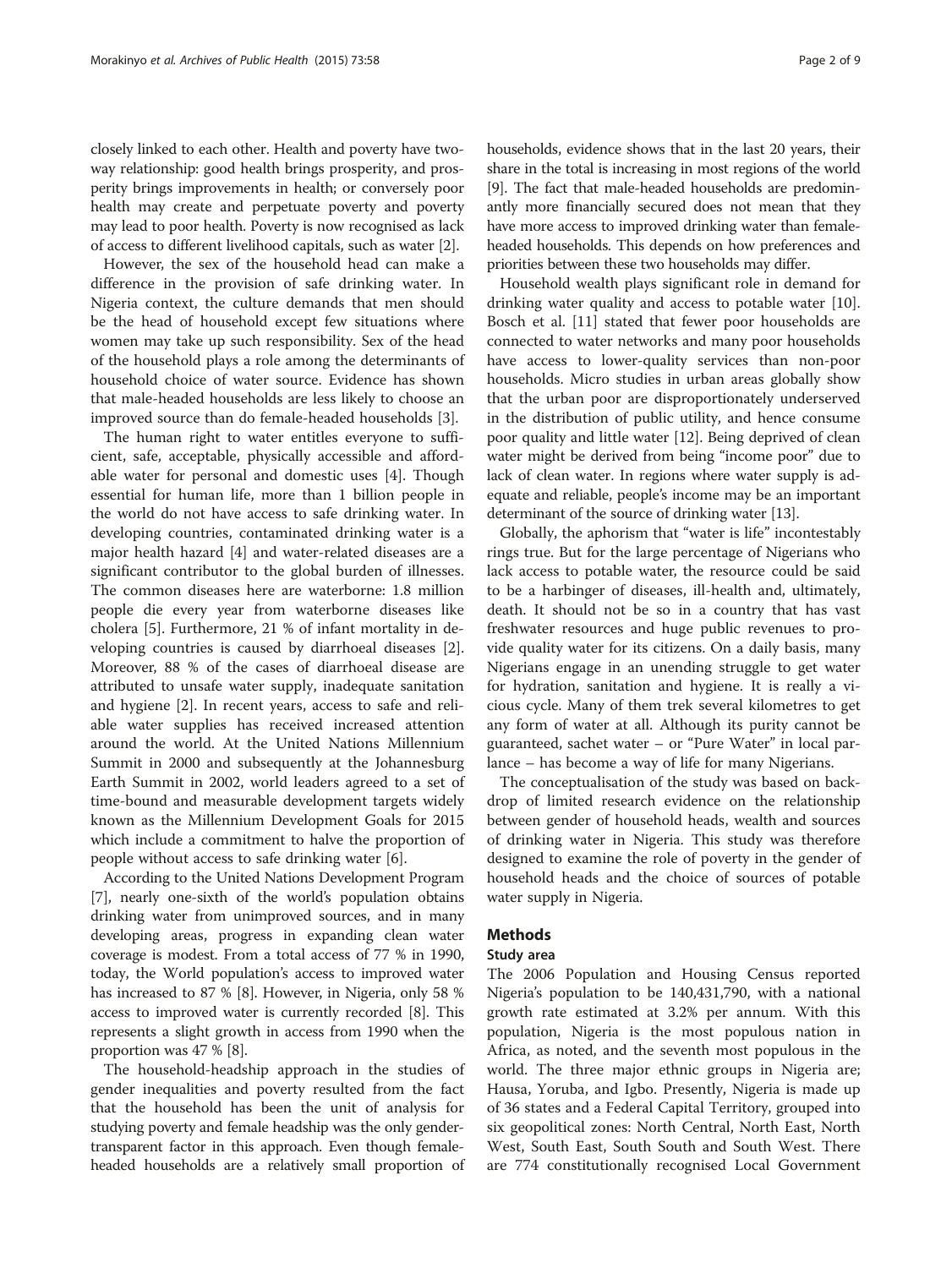Areas (LGAs) in the country. Potable water is a problem in Nigeria with 42 % of the population still gets their drinking water from unimproved sources [\[14](#page-7-0)].

# Data collection procedures

The study utilised secondary data (Nigeria Demographic Health and Survey, 2013) obtained from the MEASURE DHS: Demographic and Health Surveys website after the approval for its use was granted by the data originators. Cross-sectional design was used for data collection and the survey covered the entire population residing in non-institutional dwelling units in the country.

The survey used as a sampling frame the list of enumeration areas (EAs) prepared for the 2006 Population Census of the Federal Republic of Nigeria, provided by the National Population Commission. The sample was designed to provide population and health indicator estimates at the national, zonal, and state levels. The primary sampling unit (PSU), referred to as a cluster in the 2013 NDHS, is defined on the basis of EAs from the 2006 EA census frame. The sample was selected using a stratified three-stage cluster design consisting of 904 clusters, 372 in urban areas and 532 in rural areas. A representative sample of 40,680 households was selected for the survey, with a minimum target of 943 completed interviews per state. For detailed information on sample size and design, the interested readers should access the information online at ([www.measuredhs.com\)](http://www.measuredhs.com). In this study, households where information on drinking water sources was not reported were excluded, thus reducing the sample to 38021.

# Variable description

The dependent variable was source of potable water. In the original data, different sources of drinking water were mentioned by the respondents. We therefore Theses sources were categorised into improved and unimproved. Sources that are likely to provide water suitable for drinking are identified as improved sources. These include a piped source within the dwelling, yard, or plot; a public tap/stand pipe or a borehole; a protected well or spring; and rainwater [[15](#page-7-0)].

The independent variables of interest were sex of head of household classified as male or female and wealth quintile which was originally grouped as poorest, poor, middle, richer and richest. However, due to small number of respondents in some of the wealth quintile categories, the variable was re-categorised in this study as poor, middle and rich. Other independent variables used are age of the household head, highest level of education, religion, place of residence, region, time to get to drinking water source and number of household members.

## Methods of analysis

Data were analysed at bivariate and multivariate levels using Chi-square and binary logistic regression. At multivariate level of the analysis, three logistic regression models were generated to examine the factors influencing the use of potable water sources. The first model examined the independent relationship between the sex of the household head, wealth index and drinking water sources while the second model involves the interaction between the two key independent variables (wealth index and drinking water) and the dependent variable (drinking water sources). In the third model, all other dependent variables (socio-economic and health related variables) were included in the regression equation as control.

### Ethical approval

The data originators obtained ethical approval from Nigeria National Ethics Committee (NNEC) functioning under the Ministry of Health. An informed consent was obtained from all the study participants after explaining to them all the issues related to the study in details at the point of data collection. Eligible respondents who did not want to partake in the study were excluded from the survey. Participants that consented to be involved in the study were made to sign appropriate agreement form before the interview. Also an approval to use the data for this study was granted by the data originator before data access and subsequent retrieval.

# **Results**

About 27.6 % of the study subjects were in the 35–44 age groups. Thirty-eight percent had no formal education while 9.0 % had higher education. Slightly above half, 52.3 % and 57.9 % were Muslims and live in rural areas respectively. About one-third of respondents was from the North western part of Nigeria and had more than seven persons in their household. Majority (83.2 %) of respondents had their homes headed by a male. About 38.0 % and 43.2 % of the women interviewed were in the poorest and richest wealth quintile (Table [1](#page-3-0)).

In Table [2](#page-4-0) the data show that more households that used improved drinking water sources were headed by females (66.7 %) than males (58.7 %) ( $p$  <0.001). Highest proportion of the respondents with higher education (72.7 %) use water from improved sources. The use of improved drinking water sources were significantly associated with; age of respondents, religion, region and number of persons in a household ( $p < 0.001$ ). As expected, households in the urban areas (75.7 %) and those in the richest wealth category (76.7 %) use improved sources of drinking water in their households. Differential in the use of improved sources also existed in the time to get to water source. More women (68.3 %) who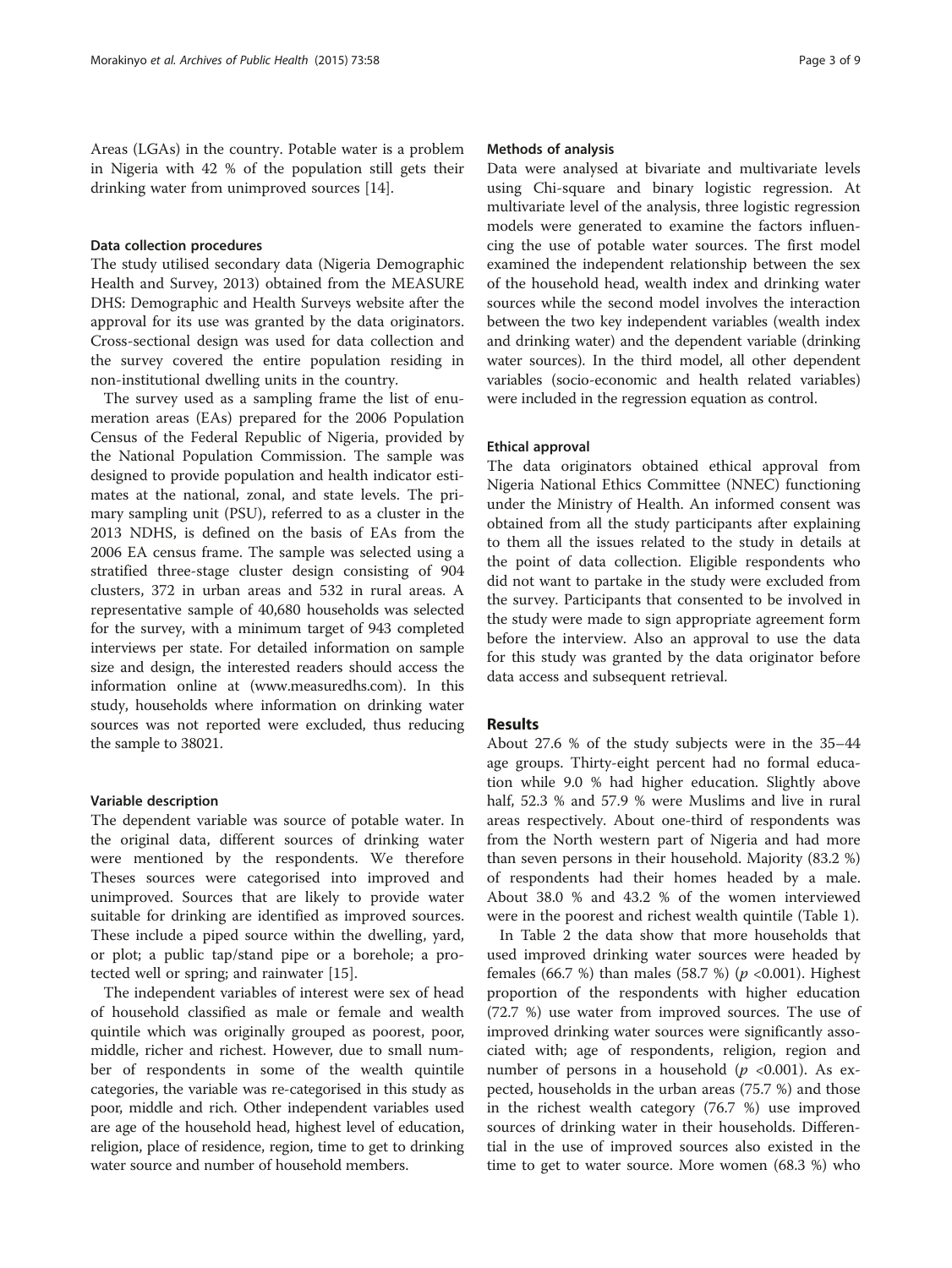| Background characteristics  | Number | Percent |
|-----------------------------|--------|---------|
| Total                       | 38021  | 100.0   |
| Sex of household head       |        |         |
| Male                        | 31631  | 83.2    |
| Female                      | 6390   | 16.8    |
| Age of the household head   |        |         |
| $15 - 24$                   | 1464   | 3.9     |
| $25 - 34$                   | 7479   | 19.7    |
| $35 - 44$                   | 10505  | 27.6    |
| $45 - 54$                   | 9248   | 24.3    |
| $55 - 64$                   | 5749   | 15.1    |
| $65+$                       | 3576   | 9.4     |
| Highest educational level   |        |         |
| No formal education         | 14466  | 38.1    |
| Primary                     | 6594   | 17.3    |
| Secondary                   | 13550  | 35.6    |
| Higher                      | 3411   | 9.0     |
| Religion                    |        |         |
| Christian                   | 17766  | 46.7    |
| Islam                       | 19893  | 52.3    |
| Traditional                 | 362    | 1.0     |
| Place of residence          |        |         |
| Urban                       | 16020  | 42.1    |
| Rural                       | 22001  | 57.9    |
| Region                      |        |         |
| North Central               | 5429   | 14.3    |
| North East                  | 5664   | 14.9    |
| North West                  | 11704  | 30.8    |
| South East                  | 4347   | 11.4    |
| South South                 | 4668   | 12.3    |
| South West                  | 6209   | 16.3    |
| Number of household members |        |         |
| $1 - 3$                     | 7713   | 20.3    |
| $4 - 5$                     | 10080  | 26.5    |
| $6 - 7$                     | 8776   | 23.1    |
| 8+                          | 11452  | 30.1    |
| Wealth index                |        |         |
| Poor                        | 14298  | 37.6    |
| Middle                      | 7304   | 19.2    |
| Rich                        | 16419  | 43.2    |
|                             |        |         |

<span id="page-3-0"></span>Table 1 Socio-demographic characteristics of Respondents, Demographic and Health Survey, 2013, Nigeria

| <b>Table 1</b> Socio-demographic characteristics of Respondents, |
|------------------------------------------------------------------|
| Demographic and Health Survey, 2013, Nigeria (Continued)         |

| Time to drinking water sources |       |      |
|--------------------------------|-------|------|
| On premises                    | 8325  | 21.9 |
| $<$ 30 min                     | 19642 | 51.7 |
| $\geq$ 30 min                  | 9789  | 25.7 |
| Don't know                     | 266   | (1)  |

had water source located within their premises used water from improved sources than others ( $p < 0.001$ ).

# Multivariate results

In the first model, the data show that household headed by females used improved water sources  $(OR = 1.41;$ C.I = 1.33–1.49,  $p \le 0.001$ ) than those headed by males. The likelihood of using portable water sources increases consistently with increasing level of wealth index. Households that belong to rich wealth index and middle class were 5.06 (C.I = 4.81–5.32,  $p \le 0.001$ ) and 2.62 (C.I = 2.46–2.78,  $p \le 0.001$ ) respectively more likely to use potable water sources than the poor. When wealth index was used solely as the control for the relationship between sex of the household head and potable water sources, the data revealed that the strength of the relationship which was initially significant disappeared (model 2). However, it is striking that significant association existed between sex of household head and potable water sources when other confounding variables were introduced into the regression equation as control. In this case, the likelihood of getting drinking water from improved sources in households headed by females was  $1.17$  (C.I =  $1.09-1.25$ ,  $p$  <0.001) times higher than that of males (Table [3](#page-5-0)).

The identified predictors of using improved water sources are; sex of the household head, wealth quintile, age of the household head, highest level of education, religion, place of residence, region and time to get to drinking water source.

# **Discussion**

Access to improved water, though essential for human life still remains a day to day struggle for hundreds and thousands of citizens who live mainly in developing countries [[2](#page-7-0), [16](#page-7-0), [17](#page-7-0)]. Household water supply has become an important public policy issue because safe water is an essential component of primary health care. Access to and use of safe drinking water can make an immense contribution to health, productivity, and social development of individuals at micro level and the nation at large [\[15, 18, 19\]](#page-7-0).

However, many people in developing countries continue to rely on unimproved water sources mainly because of lack of access to potable water [\[4](#page-7-0)]. As evidenced in the current study, about two-fifth of households still use water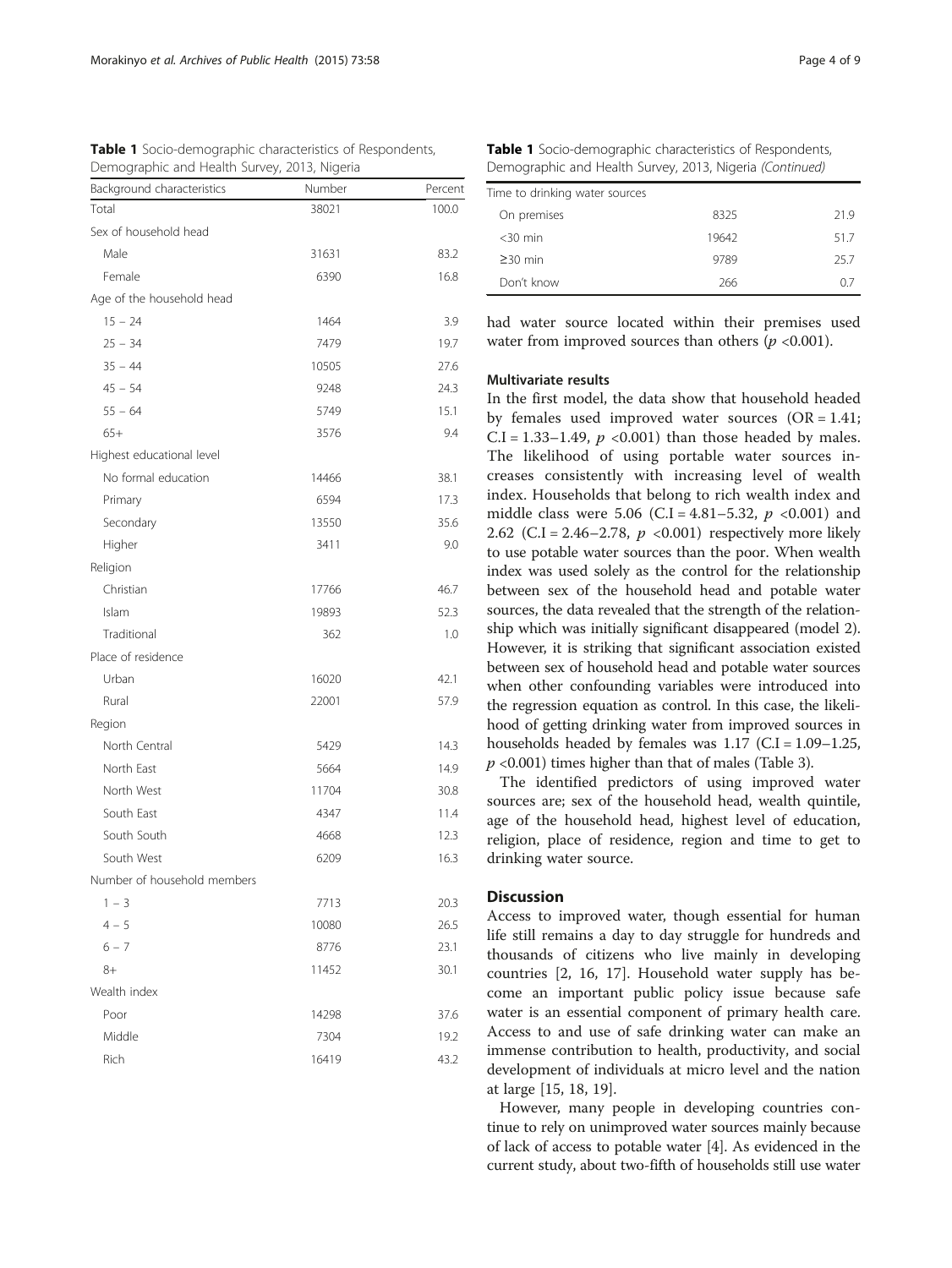| 201 <i>0</i> , mgana<br>Background<br>characteristics | Improved<br>drinking water | Total<br>women  | $X^2$ -value | <i>p</i> -value |
|-------------------------------------------------------|----------------------------|-----------------|--------------|-----------------|
|                                                       | sources (%)                |                 |              |                 |
| Total                                                 | 60.1                       | 38021           |              |                 |
| Sex of household<br>head <sup>a</sup>                 |                            |                 | 141.6        | < 0.001         |
| Male                                                  | 58.7                       | 31631           |              |                 |
| Female                                                | 66.7                       | 6391            |              |                 |
| Age <sup>a</sup>                                      |                            |                 | 2001.0       | < 0.001         |
| $15 - 24$                                             | 50.2                       | 1464            |              |                 |
| $25 - 34$                                             | 55.3                       | 7479            |              |                 |
| $35 - 44$                                             | 60.0                       | 10505           |              |                 |
| $45 - 54$                                             | 61.4                       | 9248            |              |                 |
| $55 - 64$                                             | 64.2                       | 5749            |              |                 |
| $65+$                                                 | 64.0                       | 3576            |              |                 |
| Mean $\pm \sigma$                                     | $45.6 \pm 13.7$            | $44.8 \pm 13.7$ |              | < 0.001         |
| Highest educational<br>level <sup>a</sup>             |                            |                 | 182.9        | < 0.001         |
| No education                                          | 47.4                       | 14466           |              |                 |
| Primary                                               | 59.6                       | 6594            |              |                 |
| Secondary                                             | 70.7                       | 13549           |              |                 |
| Higher                                                | 72.7                       | 3412            |              |                 |
| Religion <sup>a</sup>                                 |                            |                 | 277.6        | < 0.001         |
| Christian                                             | 64.0                       | 17766           |              |                 |
| Islam                                                 | 57.0                       | 19894           |              |                 |
| Others                                                | 35.9                       | 362             |              |                 |
| Place of residence <sup>a</sup>                       |                            |                 | 2824.0       | < 0.001         |
| Urban                                                 | 75.7                       | 16020           |              |                 |
| Rural                                                 | 48.7                       | 22001           |              |                 |
| Region <sup>a</sup>                                   |                            |                 | 742.1        | < 0.001         |
| North Central                                         | 55.1                       | 5429            |              |                 |
| North East                                            | 49.0                       | 5665            |              |                 |
| North West                                            | 58.0                       | 11703           |              |                 |
| South East                                            | 68.4                       | 4347            |              |                 |
| South South                                           | 69.3                       | 4668            |              |                 |
| South West                                            | 65.8                       | 6210            |              |                 |
| Number of household<br>members <sup>a</sup>           |                            |                 | 48.55        | < 0.001         |
| $1 - 3$                                               | 60.9                       | 7712            |              |                 |
| $4 - 5$                                               | 61.6                       | 10079           |              |                 |
| $6 - 7$                                               | 61.1                       | 8777            |              |                 |
| 8+                                                    | 57.4                       | 11452           |              |                 |
| Mean $\pm$ $\sigma$                                   | $6.4 \pm 3.5$              | $6.5 \pm 3.7$   |              | 0.130           |

<span id="page-4-0"></span>Table 2 Sources of Household drinking water according to background characteristics, Demographic and Health Survey, 2013, Nigeria

| background characteristics, Demographic and Health Survey,<br>2013, Nigeria (Continued) |     |       |      |         |
|-----------------------------------------------------------------------------------------|-----|-------|------|---------|
| Wealth index <sup>a</sup>                                                               |     |       | 4459 | < 0.001 |
| Poor                                                                                    | 394 | 14298 |      |         |
| $A$ $A$ : $A$ $A$ $A$                                                                   |     | 7201  |      |         |

Table 2 Sources of Household drinking water according to

| Middle                                     | 63.0 | 7304  |       |         |
|--------------------------------------------|------|-------|-------|---------|
| Rich                                       | 76.7 | 16419 |       |         |
| Time to drinking water source <sup>a</sup> |      |       | 938.1 | < 0.001 |
| On premises                                | 68.3 | 8325  |       |         |
| $<$ 30 min                                 | 62.9 | 19641 |       |         |
| $\geq$ 30 min                              | 48.0 | 9789  |       |         |
| Don't know                                 | 40.8 | 265   |       |         |
|                                            |      |       |       |         |

<sup>a</sup>Significant at 5.0 %

from unimproved sources as drinking water. Lawrence et al. [[14](#page-7-0)] noted that socio-economic status is a significant determinant of household access to water. Other variables closely connected with the availability of water include, among others, gender of the household head and household size [[20](#page-7-0)].

According to Abebaw et al. [\[3](#page-7-0)] gender of the head of the household plays a role among the determinants of household choice of water source. Male-headed households are less likely to use water from an improved source than do female-headed households [\[3](#page-7-0)]. Our finding corroborates the significance of household heads in the choice of source of drinking water. In this study, we found that the likelihood of getting drinking water from improved sources in households headed by females was higher than that of males. However, this finding is at variance with a study conducted on awareness and the demand for improved drinking water source in Cameroon which showed that male-headed households are less likely to choose an improved source than do female-headed households [\[21](#page-7-0)].

Poverty is a multidimensional phenomenon [[22\]](#page-7-0). Our finding also gives credence to the differentials in wealth index in the choice of water from improved sources. The likelihood of using potable water sources increases consistently with increasing level of wealth index. Household wealth index has a statistically significant role in demand for drinking water quality: better-off households are more likely to consume safe and reliable water. This result is consistent with Totouom and Fondo [[10\]](#page-7-0) who use the per capita expenditure used as proxy for household welfare and concluded that as households become better-off, they are much more likely to choose improved quality water. It may be argued that the income of individuals from the middle and poorest wealth index may be insufficient in affording the cost of using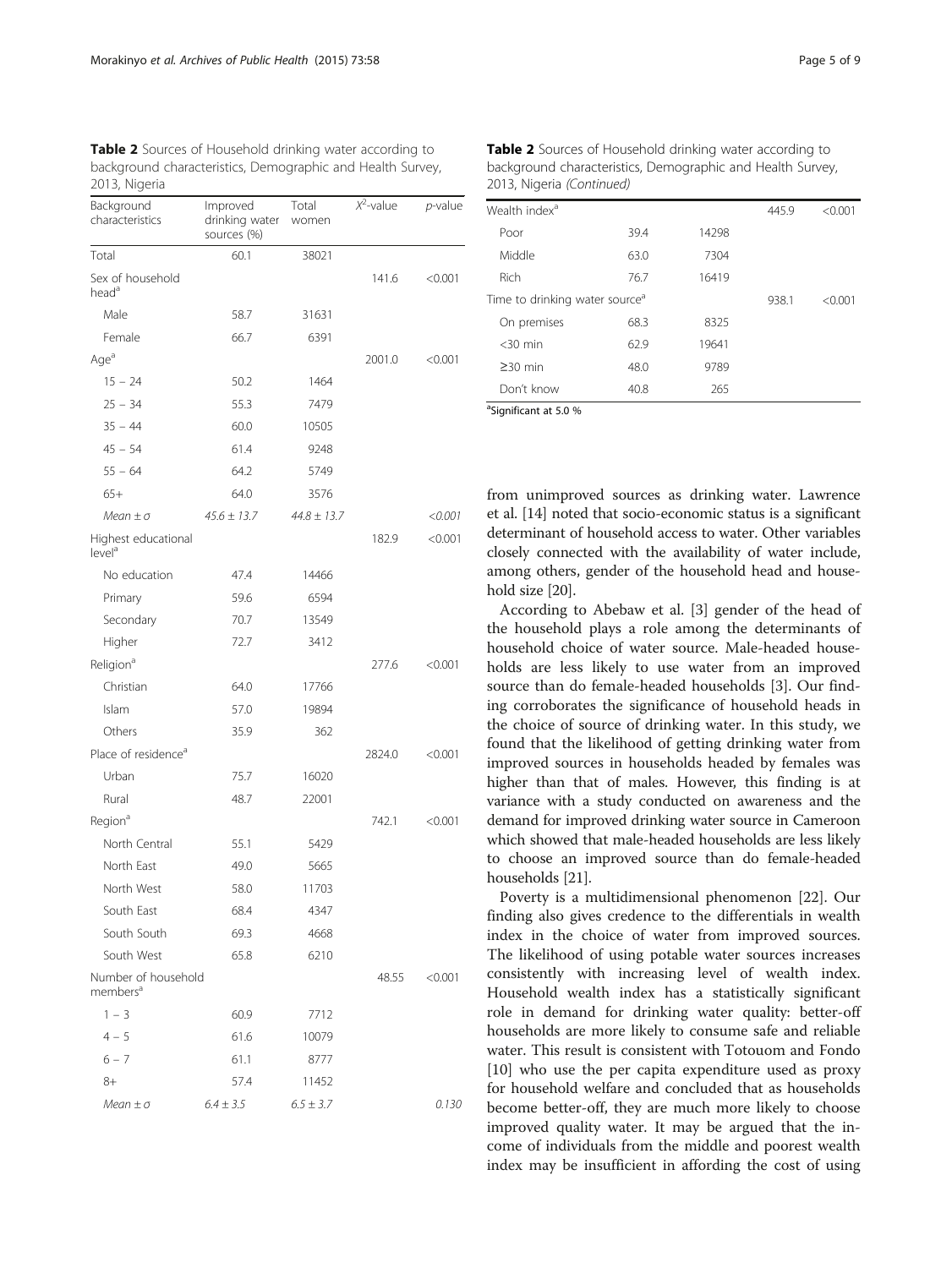<span id="page-5-0"></span>

| Table 3 Multivariate logistic regression of relationship between Household sources of drinking water according to background |  |  |  |  |  |
|------------------------------------------------------------------------------------------------------------------------------|--|--|--|--|--|
| characteristics, Demographic and Health Survey, 2013, Nigeria                                                                |  |  |  |  |  |

| Background                  | Model 1           |           | Model 2           |               | Model 3           |               |
|-----------------------------|-------------------|-----------|-------------------|---------------|-------------------|---------------|
| characteristics             | <b>UOR</b>        | C.I (UOR) | AOR               | C.I (AOR)     | AOR               | C.I (AOR)     |
| Sex of household head       |                   |           |                   |               |                   |               |
| Male                        | $\mathbf{1}$      |           | $\mathbf{1}$      |               | $\mathbf{1}$      |               |
| Female                      | $1.41^{\rm a}$    | 1.33-1.49 | 1.02              | $0.96 - 1.08$ | $1.17^{a}$        | 1.09-1.25     |
| Wealth index                |                   |           |                   |               |                   |               |
| Poor                        | $\mathbf{1}$      |           | $\mathbf{1}$      |               | $\mathbf{1}$      |               |
| Middle                      | 2.62 <sup>a</sup> | 2.46-2.78 | 2.61 <sup>a</sup> | 2.46-2.77     | 2.69 <sup>a</sup> | $2.51 - 2.87$ |
| Rich                        | 5.06 <sup>a</sup> | 4.81-5.32 | 5.05 <sup>a</sup> | 4.80-5.30     | 4.49 <sup>a</sup> | $4.15 - 4.86$ |
| Age of household head       |                   |           |                   |               |                   |               |
| $15 - 24$                   |                   |           |                   |               | $\mathbf{1}$      |               |
| $25 - 34$                   |                   |           |                   |               | $1.15^{b}$        | $1.02 - 1.31$ |
| $35 - 44$                   |                   |           |                   |               | 1.41 <sup>a</sup> | $1.24 - 1.60$ |
| $45 - 54$                   |                   |           |                   |               | $1.52^a$          | $1.34 - 1.73$ |
| $55 - 64$                   |                   |           |                   |               | $1.73^{a}$        | $1.51 - 1.98$ |
| $65+$                       |                   |           |                   |               | $1.74^{a}$        | $1.51 - 2.00$ |
| Highest educational level   |                   |           |                   |               |                   |               |
| No education                |                   |           |                   |               | $\mathbf{1}$      |               |
| Primary                     |                   |           |                   |               | 1.29 <sup>a</sup> | $1.19 - 1.38$ |
| Secondary                   |                   |           |                   |               | $1.38^{a}$        | $1.28 - 1.49$ |
| Higher                      |                   |           |                   |               | 1.09              | $0.98 - 1.22$ |
| Religion                    |                   |           |                   |               |                   |               |
| Christian                   |                   |           |                   |               | $\mathbf{1}$      |               |
| Islam                       |                   |           |                   |               | $1.46^{\text{a}}$ | $1.36 - 1.56$ |
| Others                      |                   |           |                   |               | 0.76 <sup>b</sup> | $0.60 - 0.96$ |
| Place of residence          |                   |           |                   |               |                   |               |
| Urban                       |                   |           |                   |               | $\mathbf{1}$      |               |
| Rural                       |                   |           |                   |               | 0.56 <sup>a</sup> | $0.53 - 0.59$ |
| Region                      |                   |           |                   |               |                   |               |
| North Central               |                   |           |                   |               | $\mathbf{1}$      |               |
| North East                  |                   |           |                   |               | $1.23^{a}$        | $1.13 - 1.35$ |
| North West                  |                   |           |                   |               | 1.65 <sup>a</sup> | $1.52 - 1.79$ |
| South East                  |                   |           |                   |               | $1.24^a$          | $1.12 - 1.37$ |
| South South                 |                   |           |                   |               | 1.25 <sup>a</sup> | $1.14 - 1.37$ |
| South West                  |                   |           |                   |               | 0.63 <sup>a</sup> | $0.58 - 0.69$ |
| Number of household members |                   |           |                   |               |                   |               |
| $1 - 3$                     |                   |           |                   |               | $\mathbf{1}$      |               |
| $4 - 5$                     |                   |           |                   |               | 1.03              | $0.96 - 1.11$ |
| $6 - 7$                     |                   |           |                   |               | 1.05              | $0.97 - 1.13$ |
| $8+$                        |                   |           |                   |               | 0.93              | $0.86 - 1.00$ |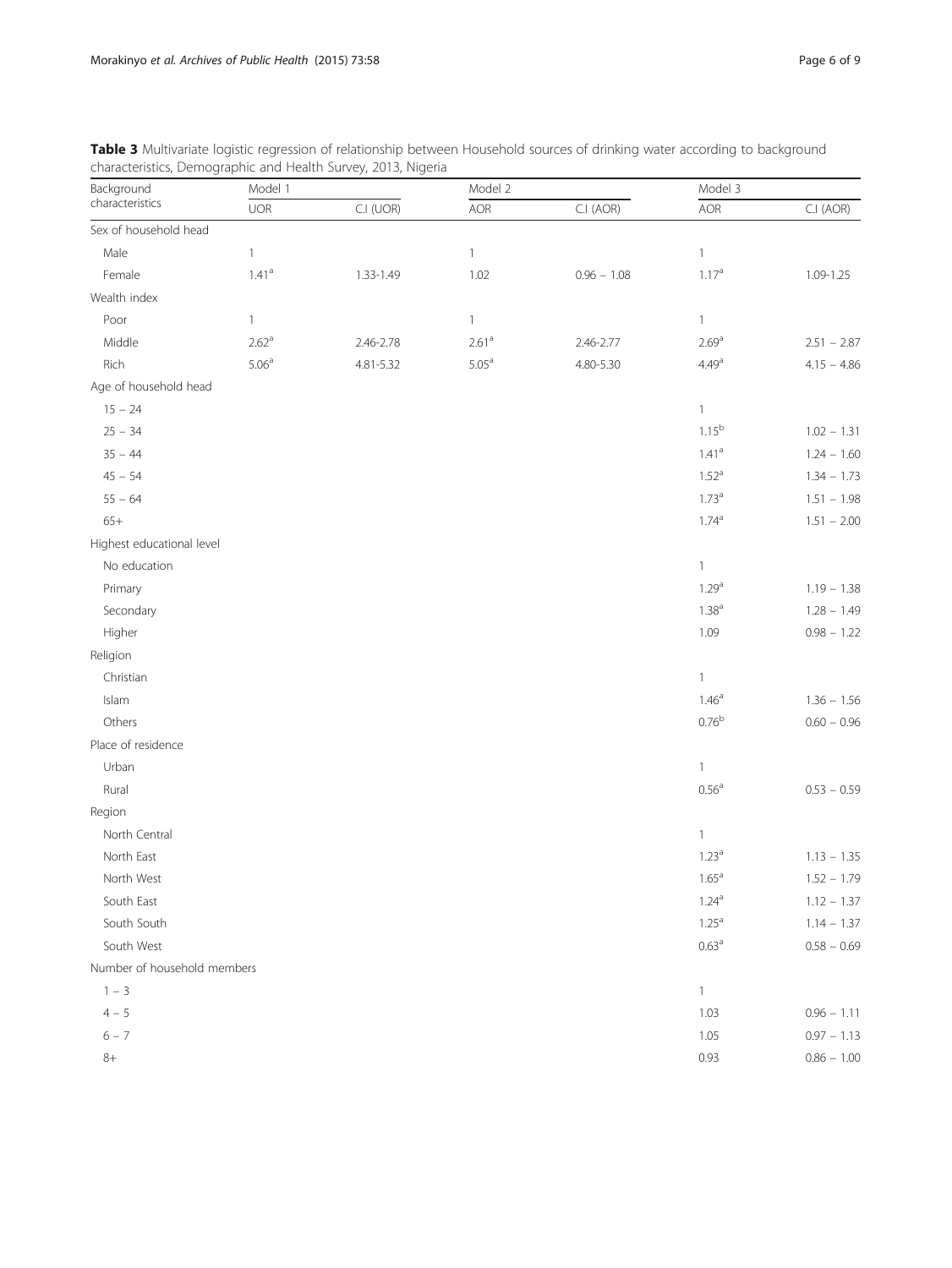| Time to get to drinking water source |         |         |                   |               |
|--------------------------------------|---------|---------|-------------------|---------------|
| On premises                          |         |         |                   |               |
| $<$ 30 min                           |         |         | 0.95              | $0.89 - 1.01$ |
| $\geq$ 30 min                        |         |         | 0.53 <sup>a</sup> | $0.49 - 0.57$ |
| Don't know                           |         |         | 0.19 <sup>a</sup> | $0.14 - 0.25$ |
| -2 Log likelihood                    | 51011.6 | 46624.4 | 44661.2           |               |
| Cox & Snell $R^2$                    | 0.04    | 0.112   | 0.157             |               |

Table 3 Multivariate logistic regression of relationship between Household sources of drinking water according to background characteristics, Demographic and Health Survey, 2013, Nigeria (Continued)

C.I confidence interval; UOR unadjusted odd ratio; AOR adjusted odd ratio <sup>a</sup>

Significant at 0.1 %; <sup>b</sup>Significant at 5 %

clean water, which would compel them to use inadequate and unreliable sources of water supply.

This study further revealed that the likelihood of using water from improved sources increased with increasing level of education. That is, the probability for a given household to adopt an improved water source increases with the educational level. The significant effect of education on households' choice of drinking water source is in conformity with previous studies [\[3](#page-7-0), [23\]](#page-7-0). Studies on the determinants of households choice of water source in developing countries have proved that household education have a strong influence on households choice [[24](#page-7-0)–[26](#page-7-0)]. This is not surprising, since more educated households are probably more aware about adverse health effects from ingestion of poor water quality.

The number of household members is one of the basic demographic characteristics of a household. The number of people in a household determines whether this household obtains its water from an improved source [\[21](#page-7-0)]. Findings from this study reported the likelihood of sourcing water from improved sources increases with increasing number of persons in a household. Although, not statistically significant, the finding might be due to the fact that large households might have sufficient members that share household daily responsibilities including access to improved water at distances far away from home. This is in agreement with findings by de Sherbiniin et al. [\[27](#page-7-0)] where it was reported that increase in household size is not associated with obtaining water from an unsafe source. However, this is in contrast to a study conducted in Cameroon where it was reported that the increasing of the size of a household decreases the likelihood of using improved sources [[21](#page-7-0)]. The author argued that households with more members are more likely to be faced with poverty than households with fewer members and so may not be able to access or pay for water from improved sources [[28\]](#page-7-0).

Place of residence is a strong determinant of households' choice to use an improved source. According to

the World Bank, large numbers of those who lack access to improved water supply infrastructure live in urban areas but the proportion relative to those in rural areas is low [[29\]](#page-8-0). Living in urban area increases the probability of adopting an improved source. Our study also confirmed that women who live in rural areas are less likely to use water from improved sources than their counterparts in urban areas. In Nigeria, Government focuses more on developmental programmes and social amenities in urban areas than rural [[30](#page-8-0)].

It is evidenced in this study that the use of water from improved sources was more prominent among women who resides in the South South (69.3 %) geopolitical zones of Nigeria than those from the North East (49.0 %). Our findings differ from the survey conducted by the National Bureau of Statistics (NBS) in [[31\]](#page-8-0) which reported that improved water coverage ranged from 73.5 to 30.7 %, with the South West Zone having the highest coverage of improved water source and the North East Zone has the lowest coverage. The management of water resources is reported to be ineffective in Nigeria. This is because there is inadequate and inequitable distribution of adequate surface and groundwater supplies; hence there are significant zonal and state variations in the proportion of people using improved water sources [\[32](#page-8-0)].

As expected, our study revealed that the odds of using water from improved sources reduce with increase in the distance covered in accessing improved water source. This means that women that trekked for 30 min or more are less likely to use water from improved sources than those with water source sited in their premise. Thus, the longer the distance to a particular source of drinking water, the lower will be the demand for same [\[33](#page-8-0)]. It is estimated that women in many developing countries walk for an average of about 6 km each day to collect water [\[34\]](#page-8-0). The human right to water entitles everyone to sufficient, safe, acceptable, physically accessible and affordable water for personal and domestic uses. Water near the home produces significant improvements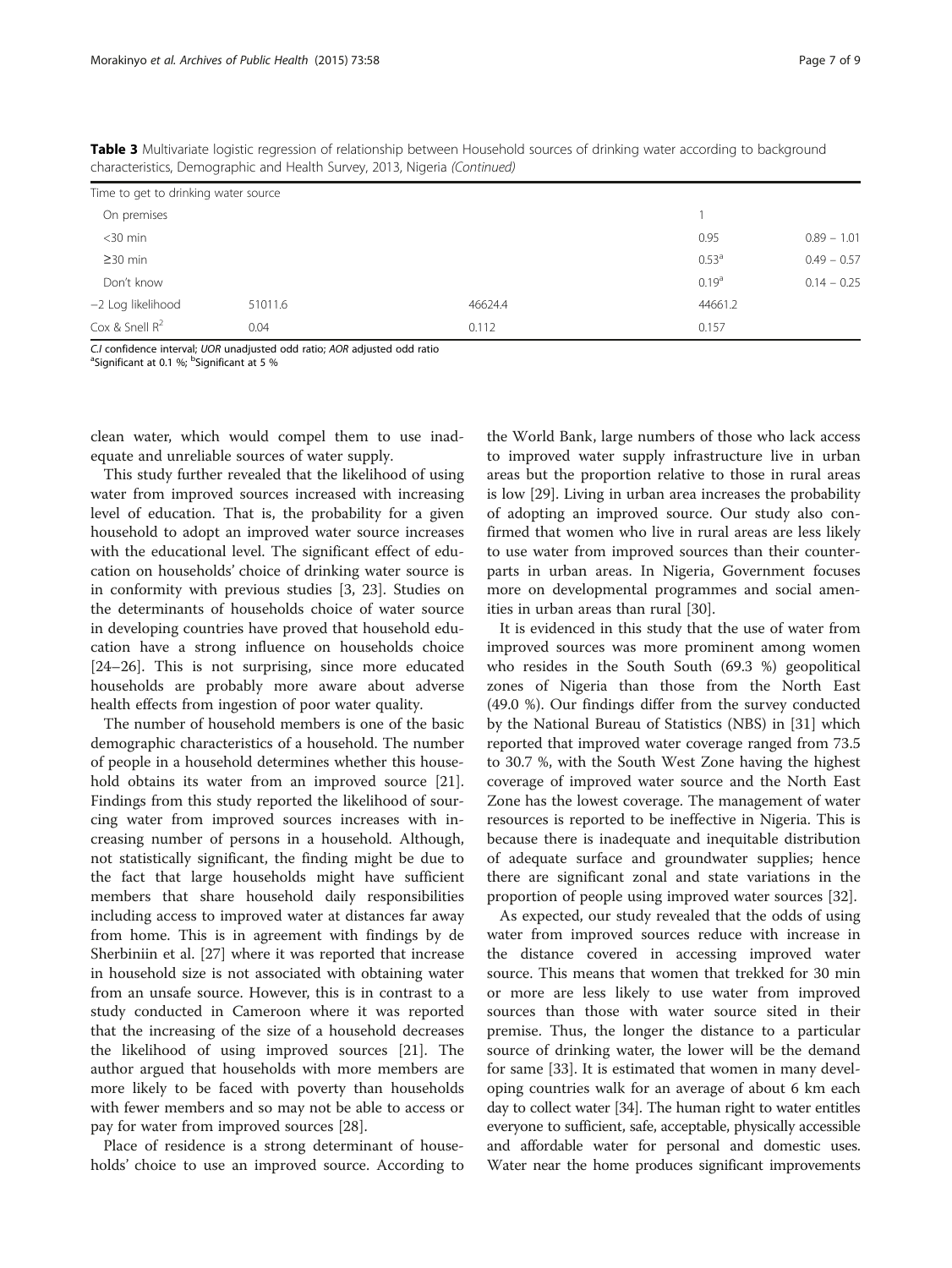<span id="page-7-0"></span>in nutrition and health. The carrying of water over long distances is a health hazard, especially during development and pregnancy periods.

# Conclusions

The gender and wealth of a household head play a significant role in the choice of water source. Other identified factors that predict the choice of water source includes age of the household head, highest level of education, religion, place of residence, region and time to get to drinking water source. Given the growing emphasis being placed on population access to improved water sources in achieving the Millennium Development Goals (MDGs), there is the need for policy makers and relevant stakeholders to more accurately target initiatives for population access to potable water. Some common tropical diseases are water-related and can be eliminated if adequate supply of water at the right quantity and quality is provided to the public. People should be equipped with improved water sources as close as possible; otherwise, they will rely on nearest unimproved sources. Reducing inequalities as regarding wealth and investing in education and the water sectors would play a key role in having a country in which her citizens have access to safe, affordable and reliable improved water sources.

#### Abbreviations

AOR: Adjusted Odd Ratio; C.I: Confidence Interval; EAs: Enumeration areas; IDWS: Improved Drinking Water Sources; LGAs: Local Government Areas; MDGs: Millennium Development Goals; NBS: National Bureau of Statistics; NDHS: Nigeria Demographic Health and Survey; NNEC: Nigeria National Ethics Committee; PSU: Primary Sampling Unit; UOR: Unadjusted Odd Ratio.

#### Competing interests

The authors declare no competing interests.

### Authors' contributions

OMM and ASA conceived the study, developed the research questions and designed the study. ASA analysed the data, wrote the methodology and the result sections. OMM wrote the introduction and discussion sections. OEO took part in the writing of the introduction and critical revision of the manuscript for important intellectual content. All authors read and approved the final manuscript.

#### Acknowledgements

The authors thank the National Population Commission and ICF Macro Calverton, Maryland, USA for releasing the data for this study.

#### Author details

<sup>1</sup>Department of Environmental Health Sciences, Faculty of Public Health, College of Medicine, University of Ibadan, Ibadan, Nigeria. <sup>2</sup>Department of Epidemiology and Medical Statistics, Faculty of Public Health, College of Medicine, University of Ibadan, Ibadan, Nigeria.

# Received: 17 June 2015 Accepted: 27 October 2015 Published online: 25 November 2015

#### References

Hussain I, Namara R, Deeptha W. "Water, Health and Poverty Linkages: Conceptual Framework and Empirical Evidence" Paper presented at the National Workshop on Water, Health and Poverty Linkages in Sri Lanka, August 21, 2002 Colombo.

- 2. UN-WATER/WWAP. Water a shared responsibility The United Nations World Water Development Report 2. 2006. p. 52. [www.unesco.org/water/wwap.](http://www.unesco.org/water/wwap) (Accessed 30/10/15).
- 3. Abebaw D, Tadesse F, Mogues T. Access to Improved Water Source and Satisfaction with Services Evidence from Rural Ethiopia, International Food Policy Research Institute Discussion Paper. 2010. p. 01044.
- 4. Jalan J, Somanathan E, Chaudhuri S. Awareness and the demand for environmental quality: survey evidence on drinking water in urban India. Environ Dev Econs. 2009;14(6):665–92.
- 5. WHO. Celebrating water for life: The International Decade for Action 2005-2015. [www.un.org/waterforlifedecade.](http://www.un.org/waterforlifedecade) (Accessed 30/10/15).
- 6. UNDP. "The Millennium Development Goals: Progress, Reversals and Challenges. A global update on where the world stands in meeting the MDGs". 2003.
- 7. UNDP. Human development report. New York: UNDP; 2006.
- 8. WHO, UNICEF. Progress on sanitation and drinking water. Geneva: WHO Press; 2010.
- 9. Buvinić M, Geeta RG. Female-headed households and female-maintained families: are they worth targeting to reduce poverty in developing countries? Econ Dev Cultural Change. 1997;45(2):259–80.
- 10. Totouom FLA, Fondo S. Determinants of the households' choice of drinking water source in Cameroon. J Sust Dev Africa. 2012;14(3):86–97.
- 11. Bosch C, Hommann K, Rubio G, Sadoff C, Travers L. Water and sanitation.in a sourcebook for poverty reduction strategies. Washington: World Bank; 2000. p. 371–404.
- 12. World Bank. World Development Report. Making Services Work for the Poor. Oxford: Oxford University Press; 2004.
- 13. Lawrence P, Meigh J, Sullivan C. "The Water Poverty Index: An International Comparison", Keele Economics Research Papers, 2002 [\(http://www.keele.ac.uk/](http://www.keele.ac.uk/depts/ec/wpapers) [depts/ec/wpapers;](http://www.keele.ac.uk/depts/ec/wpapers) accessed on 27th August, 2006).
- 14. National Population Commission (Nigeria), ICF International. Nigeria Demographic and Health Survey 2013. Abuja: NPC & ICF International; 2014.
- 15. Tang KK, Chin JTC, Rao DSP. Avoidable mortality risks and measurement of wellbeing and inequality. J Health Econs. 2008;27:624–41.
- 16. Chapitaux JP, Houssier S, Gross P, Bouvier C, Brissaud F. Etude de la pollution de l'eau souterraine de la ville de Niamey, Niger. Bull Soc Pathol Exot. 2002;95(2):119–23.
- 17. Herischen D, Ruwaida MS, Blackburn R. Répondre au défi urbain, Population Reports, Série M, Numéro 16. Maryland: Info Project; 2002. p. 23.
- 18. Mangyo E. The effect of water accessibility on child health in China. J Health Econs. 2008;27:1343–56. [http://dx.doi.org/10.1016/j.jhealeco.2008.04.004.](http://dx.doi.org/10.1016/j.jhealeco.2008.04.004)
- 19. Mishra P, Newhouse D. Does health aid matter? J Health Econs. 2009;28:855–72. [http://dx.doi.org/10.1016/j.jhealeco.2009.05.004.](http://dx.doi.org/10.1016/j.jhealeco.2009.05.004)
- 20. Arbués F, Garcia-Valinas M, Martinez-Espineira R. Estimation of residential water demand: a state-of-the-art review. J Socio Econs. 2003;32(3):81–102.
- 21. Luc ATF. Awareness and the demand for improved drinking water source in Cameroon. IJEPT. 2013;3(1):1–10.
- 22. World Bank. Attacking Poverty: World Development Report 2000/2001 Published for the World Bank, Washington, by Oxford University Press, New York, 2000.
- 23. Madanat S, Humplick F. A model of household choice of water supply systems in developing countries. Water Resour Res. 2009;29:1353–58.
- 24. Larson B, Minten B, Razafindralambo R. Unravelling the linkages between the Millennium Development Goals for poverty, education, access to water and household water use in developing countries: evidence from Madagascar. J Dev Studies. 2006;42(1):22–40.
- 25. Engel S, Iskandarani M, Useche M. Improved water supply in the Ghanianvolta basin: who uses it and who participates in community decision-making? International Food Policy Research Institute Discussion Paper. 2005. p. 129.
- 26. Nauges C, Van Den Berg C. Demand for piped and non-piped water supply services: evidence from Southwest Sri Lanka. Environ Res Econs. 2009;42(4):535–49.
- 27. De Sherbiniin A, Rahman A, Barbieri A, Fotso JC, Zhu Y. Availability of Domestic Water and Sanitation in Households: A Gender Perspective using Survey Data in South Africa. In: Urban Population-Environment Dynamics in the Developing World: Case Studies and Lessons Learned. Paris: Committee for International Cooperation in National Research in Demography (CICRED); 2009.
- 28. Kimenyi MS, Mbaku JM. Female headship, feminization of poverty and welfare. Southern Econ J. 1995;62(1):44–52.